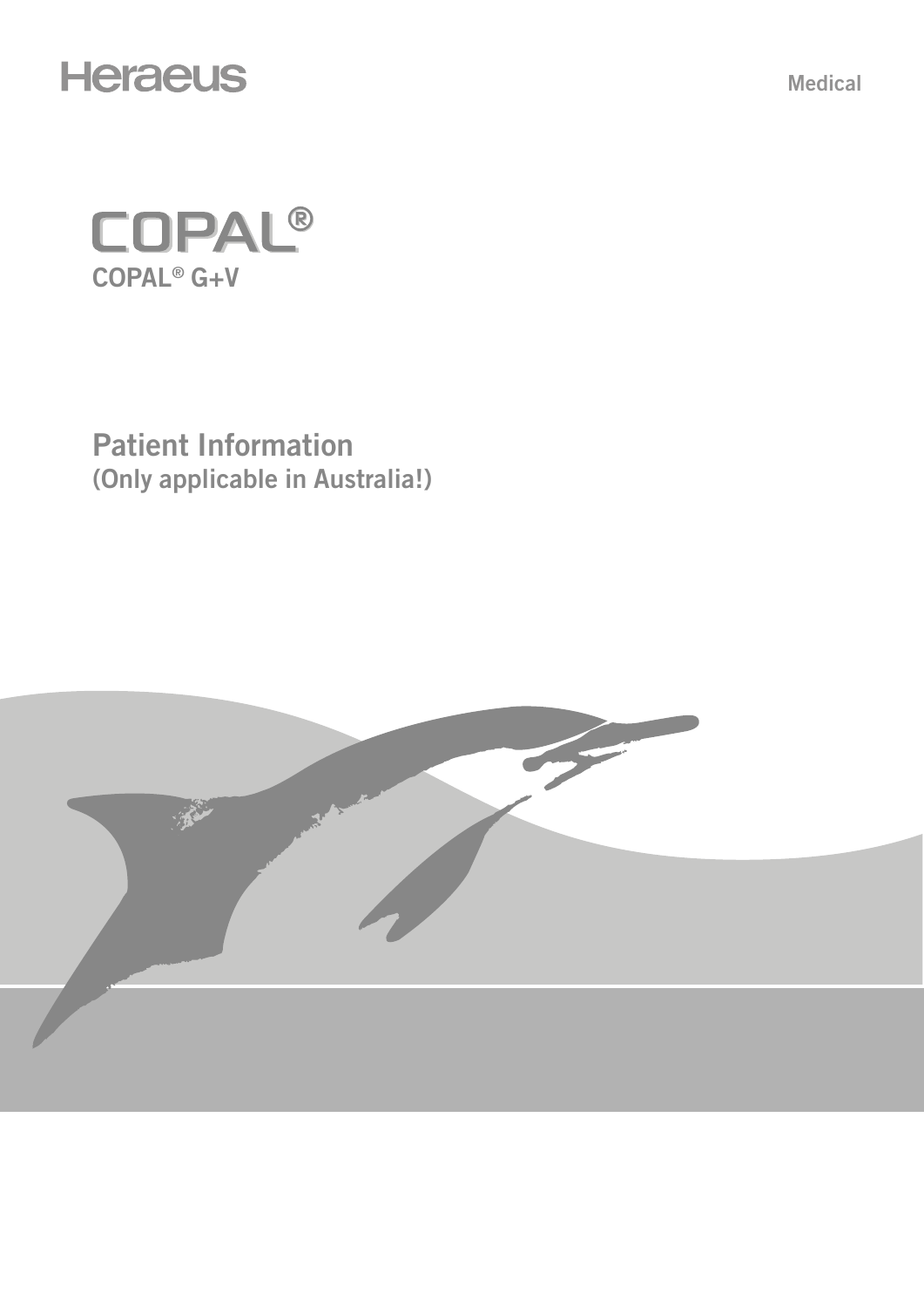

# Patient Information

## Read all of this leaflet carefully because it contains important information for you.

- Keep this leaflet. You may need to read it again.
- Ask your healthcare professional (doctor or surgeon) if you need more information or advice.
- If you experience any side effects, talk to your healthcare professional. See section 4.

## What is in this leaflet?

- 1. What COPAL® G+V is and what it is used for
- 2. What you need to know about COPAL® G+V
- 3. How to use COPAL® G+V
- 4. Side effects and residual risks
- 5. Composition and other information
- 6. Manufacturer

# 1. What COPAL® G+V is and what it is used for

COPAL® G+V is a bone cement based on a biologically safe material called polymethyl methacrylate (PMMA). The bone cement is used in adults such as elderly patients with risk factors for periprosthetic joint infection to anchor total or partial joint endoprostheses by attaching the endoprosthesis firmly and stably to the bone. Endoprostheses are medical devices that are used to replace parts of the inside of your body such as hip, knee or shoulder joints.

## 2. What you need to know about COPAL® G+V

Ensure that your healthcare professional is aware of any allergies and medical conditions that you may have.

#### Warnings and precautions

COPAL® G+V contains gentamicin and vancomycin, two antibiotics. It is most unlikely that this bone cement causes gentamicin or vancomycin overdosage, because the gentamicin and vancomycin it carries mostly stay in the area where the cement is applied. They only lead to low (equal to or less than 1 μg/mL) and short-lived levels of antibiotic in the rest of the body.

Both gentamicin and vancomycin can potentially cause side effects in patients with impaired renal function, patients who are at risk of developing renal failure, or in patients who simultaneously receive drugs which affect the kidneys. In these cases, your healthcare professional may advise to monitor your blood levels of the antibiotic, electrolytes or renal function.

#### Other medicines and COPAL<sup>®</sup> G+V

Tell your healthcare professional if you are taking, have recently taken or might take any other medicines including: antibiotics, diuretics, muscle relaxants and chemotherapy drugs.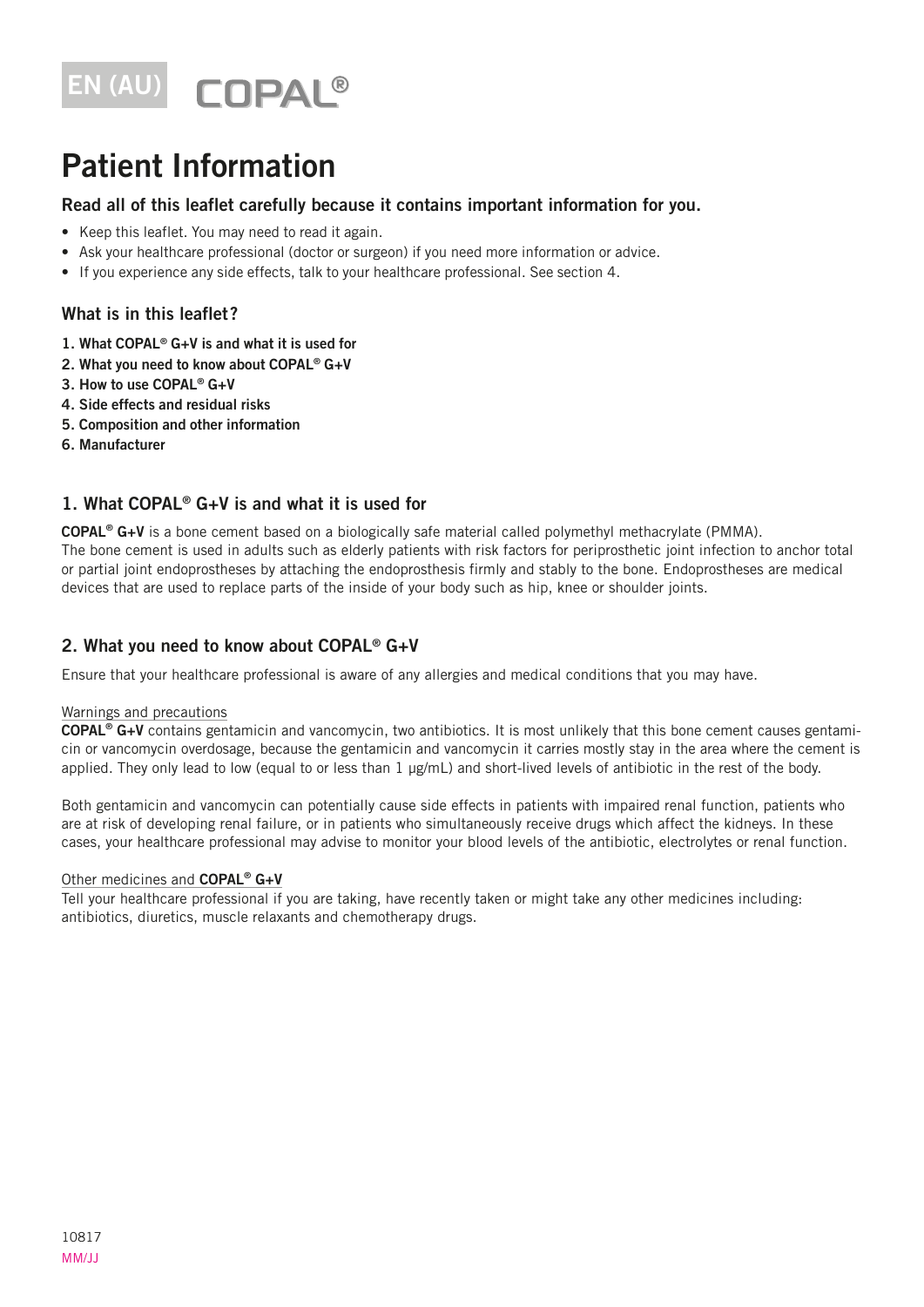# 3. How to use COPAL® G+V

The bone cement is going to be applied by your healthcare professional during surgery in accordance with instructions for use intended for healthcare professionals.

During your surgery your healthcare professional takes care of the following aspects:

- Your bone where the bone cement will be applied will be carefully cleaned, aspirated, and dried just before the bone cement is placed.
- Your prosthesis will be put in place and held until the bone cement has set completely.
- During and immediately after the bone cement is applied, your health professionals will monitor your blood pressure, pulse, and breathing carefully for the early detection and treatment of cardiovascular adverse events that may occur such as low blood pressure and cardiac arrest. The blood pressure of some patients has decreased between 10 and 165 seconds after application of bone cement and it has lasted from 30 seconds to 5 or more minutes. However, consequences such as cardiac arrest are only reported in very few cases.

#### Interference with diagnostic tests

It is safe to have magnetic resonance tests with COPAL® G+V. However, your ability to have magnetic resonance tests may be affected by the composition of the prosthesis you receive together with the bone cement.

#### Preventative examination

You need to make appointments for check-ups at regular intervals once you have received COPAL<sup>®</sup> G+V. Your healthcare professional will be able to recognize and treat any complications, some of which may occur without you noticing.

#### Discomfort or complications

Contact your healthcare professional immediately if you experience any discomfort or complications, e.g., impaired mobility in the joint area, reddening, pain, fatigue, or fever.

Consult your healthcare professional before undertaking any new or unusual activities.

#### Expected lifetime

There is no general factor influencing the lifetime of  $\mathsf{CDPAL}^{\otimes} G+V$ . The general provisions for the prosthesis they are used to anchor also apply to bone cements. The actual lifetime of the bone cement can be influenced by factors such as your medical situation and your lifestyle.

## 4. Side effects and residual risks

In some cases, the following side effects that are typical for joint surgery may occur, and possibly require further surgical treatment: allergic reactions against components of the prosthesis or bone cement, loosening of the endoprosthesis, and endoprosthesis dislocation. Typically, these complications are accompanied by nonspecific symptoms such as pain, fatigue, or fever.

The following residual risks could arise due to shortcomings of preventative measures during surgery: infection; need for revision of the prosthesis; toxic, allergic or anaphylactic shock.

Please contact your healthcare professional if you have any questions.

#### Reporting of side effects or serious incidents

If you experience any of these side effects, or if you notice any side effects not listed in this leaflet, contact your healthcare professional immediately.

Any serious incident that occurs in relation to the bone cement should be reported to Heraeus Medical GmbH (hm.vigilance.medical@heraeus.com) and to the Therapeutic Goods Administration (https://www.tga.gov.au).